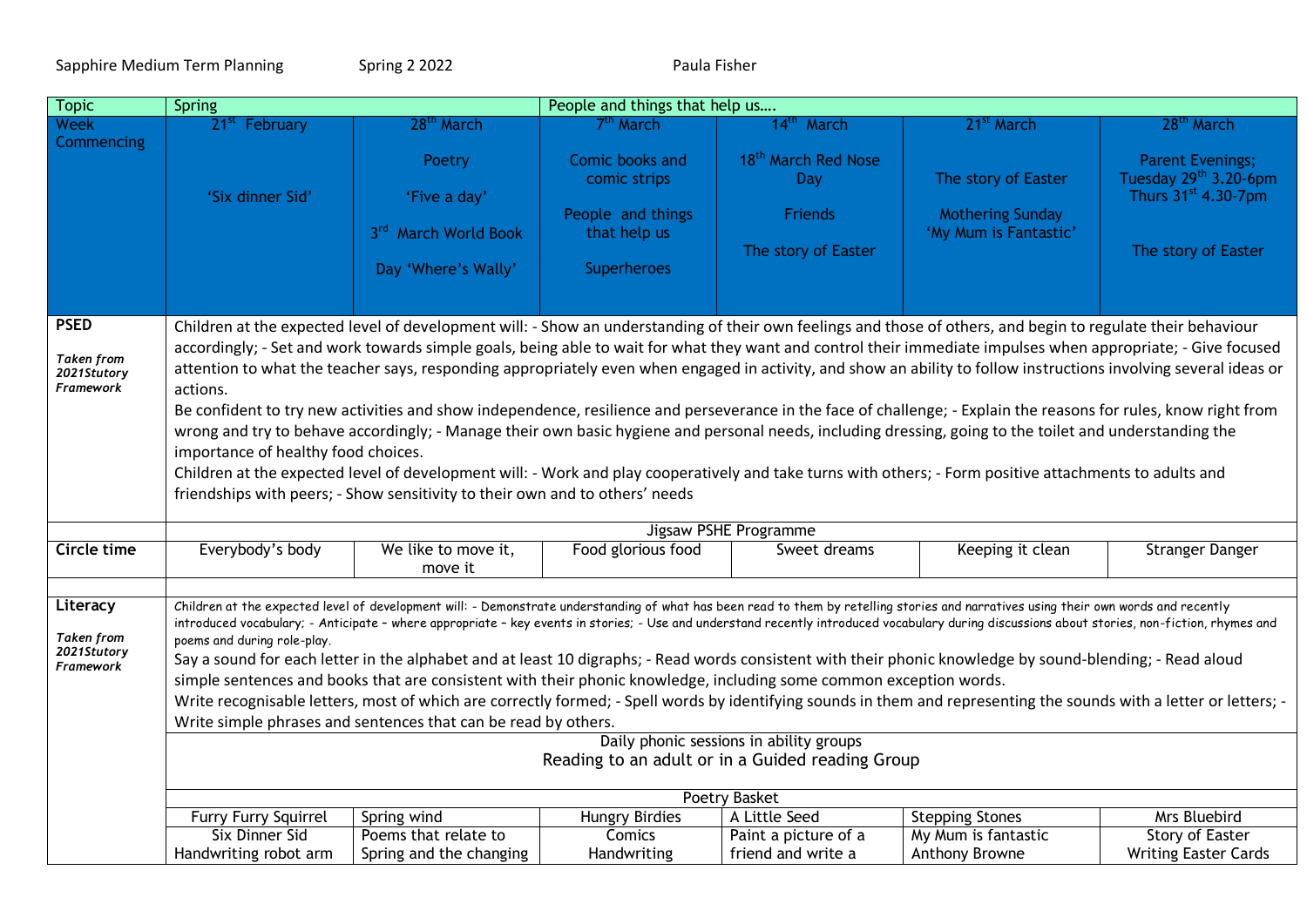Sapphire Medium Term Planning Spring 2 2022 Spring 2 2021

|                                  | letters                                                                                                                                                                                                                                                                                                                                           | seasons                                                                                                                                                                                                                                  | Zig zag letters       | positive statement     | <b>Story of Easter</b>                                                                                                                                   |                         |  |  |
|----------------------------------|---------------------------------------------------------------------------------------------------------------------------------------------------------------------------------------------------------------------------------------------------------------------------------------------------------------------------------------------------|------------------------------------------------------------------------------------------------------------------------------------------------------------------------------------------------------------------------------------------|-----------------------|------------------------|----------------------------------------------------------------------------------------------------------------------------------------------------------|-------------------------|--|--|
|                                  |                                                                                                                                                                                                                                                                                                                                                   | 'Read me 1' A poem a                                                                                                                                                                                                                     |                       | about them 'Patrick    | Writing Mother's Day                                                                                                                                     |                         |  |  |
|                                  | <b>Guided Reading</b>                                                                                                                                                                                                                                                                                                                             | day for every day of the                                                                                                                                                                                                                 | Own books about a     | makes me laugh and     | cards                                                                                                                                                    |                         |  |  |
|                                  |                                                                                                                                                                                                                                                                                                                                                   | year.                                                                                                                                                                                                                                    | superhero             | sits next to me. He is | My mum is                                                                                                                                                |                         |  |  |
|                                  |                                                                                                                                                                                                                                                                                                                                                   | Writing group poems-                                                                                                                                                                                                                     |                       | my friend'             |                                                                                                                                                          |                         |  |  |
|                                  |                                                                                                                                                                                                                                                                                                                                                   | Spring is                                                                                                                                                                                                                                | Speech bubbles and    |                        |                                                                                                                                                          |                         |  |  |
|                                  |                                                                                                                                                                                                                                                                                                                                                   | Book week-Aim to read                                                                                                                                                                                                                    | comic strips/         | Story of Easter        | Handwriting recap curly                                                                                                                                  |                         |  |  |
|                                  |                                                                                                                                                                                                                                                                                                                                                   | 5 stories a day!                                                                                                                                                                                                                         |                       |                        | caterpillar letters                                                                                                                                      |                         |  |  |
|                                  |                                                                                                                                                                                                                                                                                                                                                   | Pencil control                                                                                                                                                                                                                           |                       | Pencil control         |                                                                                                                                                          |                         |  |  |
|                                  |                                                                                                                                                                                                                                                                                                                                                   | workbooks                                                                                                                                                                                                                                |                       | workbooks              |                                                                                                                                                          |                         |  |  |
|                                  |                                                                                                                                                                                                                                                                                                                                                   |                                                                                                                                                                                                                                          | <b>Guided Reading</b> |                        |                                                                                                                                                          |                         |  |  |
|                                  |                                                                                                                                                                                                                                                                                                                                                   |                                                                                                                                                                                                                                          |                       |                        | <b>Guided Reading</b>                                                                                                                                    |                         |  |  |
|                                  |                                                                                                                                                                                                                                                                                                                                                   |                                                                                                                                                                                                                                          |                       |                        |                                                                                                                                                          |                         |  |  |
|                                  |                                                                                                                                                                                                                                                                                                                                                   |                                                                                                                                                                                                                                          |                       |                        |                                                                                                                                                          |                         |  |  |
| <b>Mathematics</b>               |                                                                                                                                                                                                                                                                                                                                                   |                                                                                                                                                                                                                                          |                       |                        | Children at the expected level of development will: - Have a deep understanding of number to 10, including the composition of each number; 14 - Subitise |                         |  |  |
|                                  |                                                                                                                                                                                                                                                                                                                                                   |                                                                                                                                                                                                                                          |                       |                        |                                                                                                                                                          |                         |  |  |
| <b>Taken</b> from<br>2021Stutory |                                                                                                                                                                                                                                                                                                                                                   | (recognise quantities without counting) up to 5; - Automatically recall (without reference to rhymes, counting or other aids) number bonds up to 5 (including<br>subtraction facts) and some number bonds to 10, including double facts. |                       |                        |                                                                                                                                                          |                         |  |  |
| Framework                        | Verbally count beyond 20, recognising the pattern of the counting system; - Compare quantities up to 10 in different contexts, recognising when one quantity                                                                                                                                                                                      |                                                                                                                                                                                                                                          |                       |                        |                                                                                                                                                          |                         |  |  |
|                                  | is greater than, less than or the same as the other quantity; - Explore and represent patterns within numbers up to 10, including evens and odds, double facts                                                                                                                                                                                    |                                                                                                                                                                                                                                          |                       |                        |                                                                                                                                                          |                         |  |  |
|                                  | and how quantities can be distributed equally.                                                                                                                                                                                                                                                                                                    |                                                                                                                                                                                                                                          |                       |                        |                                                                                                                                                          |                         |  |  |
|                                  |                                                                                                                                                                                                                                                                                                                                                   | Building 9 and 10                                                                                                                                                                                                                        |                       | Consolidation          | Assessment                                                                                                                                               |                         |  |  |
|                                  | Number formation to 10                                                                                                                                                                                                                                                                                                                            |                                                                                                                                                                                                                                          |                       |                        |                                                                                                                                                          |                         |  |  |
|                                  |                                                                                                                                                                                                                                                                                                                                                   |                                                                                                                                                                                                                                          |                       |                        |                                                                                                                                                          |                         |  |  |
|                                  |                                                                                                                                                                                                                                                                                                                                                   |                                                                                                                                                                                                                                          |                       |                        |                                                                                                                                                          |                         |  |  |
| <b>UtW</b>                       | Children at the expected level of development will: - Talk about the lives of the people around them and their roles in society; - Know some similarities and                                                                                                                                                                                     |                                                                                                                                                                                                                                          |                       |                        |                                                                                                                                                          |                         |  |  |
|                                  |                                                                                                                                                                                                                                                                                                                                                   |                                                                                                                                                                                                                                          |                       |                        | differences between things in the past and now, drawing on their experiences and what has been read in class; - Understand the past through settings,    |                         |  |  |
|                                  |                                                                                                                                                                                                                                                                                                                                                   | characters and events encountered in books read in class and storytelling.                                                                                                                                                               |                       |                        |                                                                                                                                                          |                         |  |  |
|                                  |                                                                                                                                                                                                                                                                                                                                                   |                                                                                                                                                                                                                                          |                       |                        | Describe their immediate environment using knowledge from observation, discussion, stories, non-fiction texts and maps; - Know some similarities and     |                         |  |  |
|                                  |                                                                                                                                                                                                                                                                                                                                                   |                                                                                                                                                                                                                                          |                       |                        |                                                                                                                                                          |                         |  |  |
|                                  | differences between different religious and cultural communities in this country, drawing on their experiences and what has been read in class; - Explain some<br>similarities and differences between life in this country and life in other countries, drawing on knowledge from stories, non-fiction texts and - when appropriate<br>$-$ maps. |                                                                                                                                                                                                                                          |                       |                        |                                                                                                                                                          |                         |  |  |
|                                  |                                                                                                                                                                                                                                                                                                                                                   |                                                                                                                                                                                                                                          |                       |                        |                                                                                                                                                          |                         |  |  |
|                                  |                                                                                                                                                                                                                                                                                                                                                   |                                                                                                                                                                                                                                          |                       |                        |                                                                                                                                                          |                         |  |  |
|                                  | Explore the natural world around them, making observations and drawing pictures of animals and plants; 15 - Know some similarities and differences between<br>the natural world around them and contrasting environments, drawing on their experiences and what has been read in class; - Understand some important                               |                                                                                                                                                                                                                                          |                       |                        |                                                                                                                                                          |                         |  |  |
|                                  | processes and changes in the natural world around them, including the seasons and changing states of matter.                                                                                                                                                                                                                                      |                                                                                                                                                                                                                                          |                       |                        |                                                                                                                                                          |                         |  |  |
|                                  | Weather chart-How is                                                                                                                                                                                                                                                                                                                              | What is happening in                                                                                                                                                                                                                     | What are Birds busy   | Why is your mum        | What do we celebrate in                                                                                                                                  | What do we celebrate in |  |  |
|                                  | the weather changing                                                                                                                                                                                                                                                                                                                              | the world around us                                                                                                                                                                                                                      | doing in Spring?      | special?               | Spring?                                                                                                                                                  | Spring?                 |  |  |
|                                  | now it is Spring?                                                                                                                                                                                                                                                                                                                                 | now it is Spring?                                                                                                                                                                                                                        | Making own nests and  | Discuss Mother's day - | Story of Easter and I                                                                                                                                    | Story of Easter and I   |  |  |
|                                  |                                                                                                                                                                                                                                                                                                                                                   |                                                                                                                                                                                                                                          |                       |                        |                                                                                                                                                          |                         |  |  |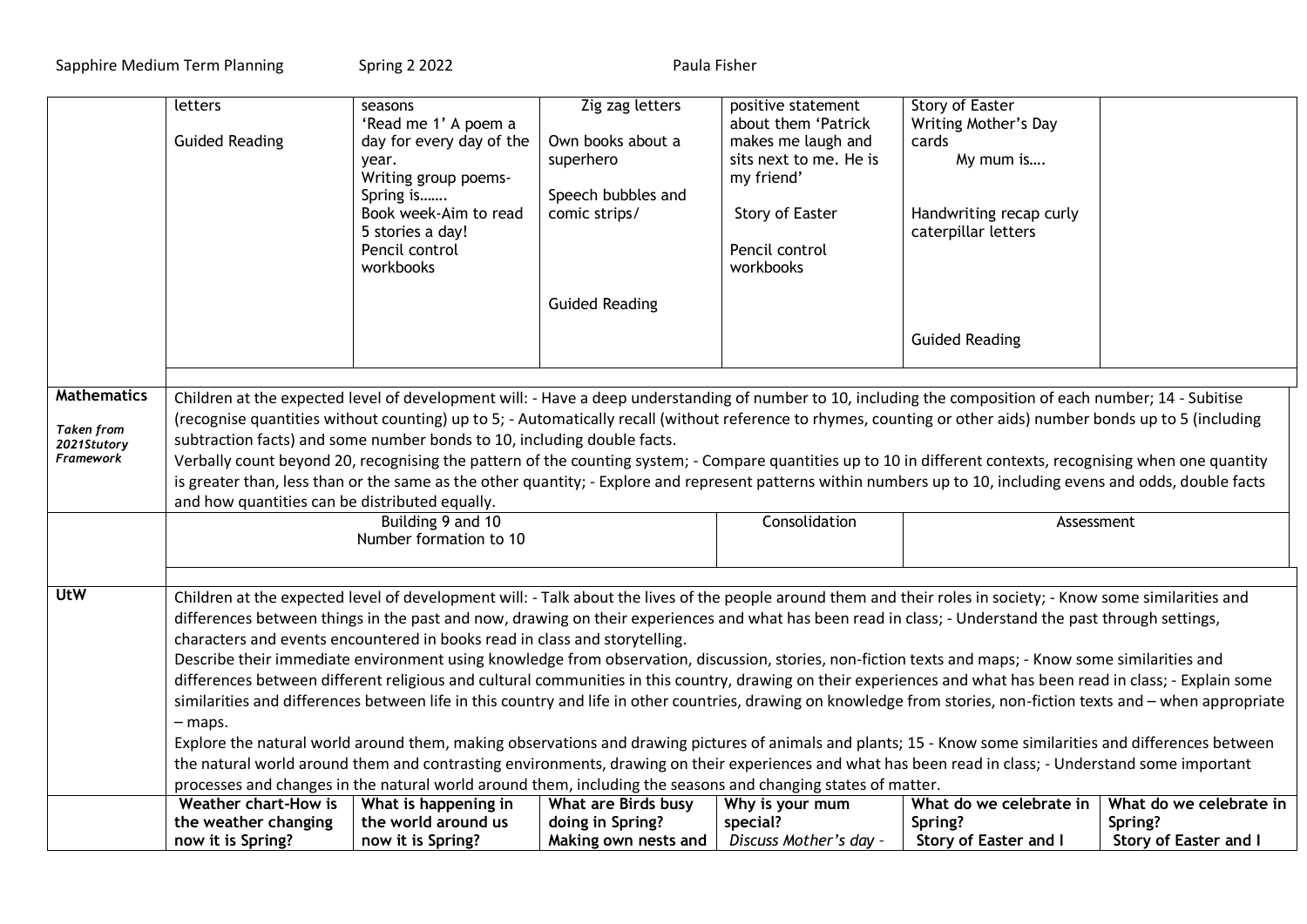|                                                      |                                                                                                                                                                                                                                                                                                                                                                                                                                                                                                                                                                                                                      | How a tree changes<br>through the seasons                                                                                                                            | using explorers Bag<br>to spot birds                                                                                                                                                                                                                                                                                                                                           | are all mums the same?<br>Children to make<br>Mother's day cards                                                                                                     | celebrate Easter                                                                                                                                                                                                                                                                                                                                             | celebrate Easter                                                                                           |  |  |
|------------------------------------------------------|----------------------------------------------------------------------------------------------------------------------------------------------------------------------------------------------------------------------------------------------------------------------------------------------------------------------------------------------------------------------------------------------------------------------------------------------------------------------------------------------------------------------------------------------------------------------------------------------------------------------|----------------------------------------------------------------------------------------------------------------------------------------------------------------------|--------------------------------------------------------------------------------------------------------------------------------------------------------------------------------------------------------------------------------------------------------------------------------------------------------------------------------------------------------------------------------|----------------------------------------------------------------------------------------------------------------------------------------------------------------------|--------------------------------------------------------------------------------------------------------------------------------------------------------------------------------------------------------------------------------------------------------------------------------------------------------------------------------------------------------------|------------------------------------------------------------------------------------------------------------|--|--|
|                                                      | 30-50 months: Shows interest in different occupations and ways of life.ELG: recognise that a range of technology is used in places such as homes and schools. They select and use technology for particular purposes.<br>ELG: Children know about similarities between themselves and others, and among families, communities and traditions.                                                                                                                                                                                                                                                                        |                                                                                                                                                                      |                                                                                                                                                                                                                                                                                                                                                                                |                                                                                                                                                                      |                                                                                                                                                                                                                                                                                                                                                              |                                                                                                            |  |  |
| <b>Physical</b>                                      | Children at the expected level of development will: - Negotiate space and obstacles safely, with consideration for themselves and others; - Demonstrate                                                                                                                                                                                                                                                                                                                                                                                                                                                              |                                                                                                                                                                      |                                                                                                                                                                                                                                                                                                                                                                                |                                                                                                                                                                      |                                                                                                                                                                                                                                                                                                                                                              |                                                                                                            |  |  |
| Development                                          | strength, balance and coordination when playing; - Move energetically, such as running, jumping, dancing, hopping, skipping and climbing.                                                                                                                                                                                                                                                                                                                                                                                                                                                                            |                                                                                                                                                                      |                                                                                                                                                                                                                                                                                                                                                                                |                                                                                                                                                                      |                                                                                                                                                                                                                                                                                                                                                              |                                                                                                            |  |  |
|                                                      | Hold a pencil effectively in preparation for fluent writing - using the tripod grip in almost all cases; - Use a range of small tools, including scissors, paint brushes                                                                                                                                                                                                                                                                                                                                                                                                                                             |                                                                                                                                                                      |                                                                                                                                                                                                                                                                                                                                                                                |                                                                                                                                                                      |                                                                                                                                                                                                                                                                                                                                                              |                                                                                                            |  |  |
|                                                      |                                                                                                                                                                                                                                                                                                                                                                                                                                                                                                                                                                                                                      | and cutlery; - Begin to show accuracy and care when drawing.                                                                                                         |                                                                                                                                                                                                                                                                                                                                                                                |                                                                                                                                                                      |                                                                                                                                                                                                                                                                                                                                                              |                                                                                                            |  |  |
| <b>Taken from</b><br>2021Stutory<br><b>Framework</b> | Real Gym                                                                                                                                                                                                                                                                                                                                                                                                                                                                                                                                                                                                             |                                                                                                                                                                      |                                                                                                                                                                                                                                                                                                                                                                                |                                                                                                                                                                      |                                                                                                                                                                                                                                                                                                                                                              |                                                                                                            |  |  |
| <b>Expressive</b><br>Art and<br>Design               | Children at the expected level of development will: - Safely use and explore a variety of materials, tools and techniques, experimenting with colour, design,<br>texture, form and function; - Share their creations, explaining the process they have used; - Make use of props and materials when role playing characters in<br>narratives and stories.<br>Invent, adapt and recount narratives and stories with peers and their teacher; - Sing a range of well-known nursery rhymes and songs; Perform songs, rhymes,<br>poems and stories with others, and - when appropriate - try to move in time with music. |                                                                                                                                                                      |                                                                                                                                                                                                                                                                                                                                                                                |                                                                                                                                                                      |                                                                                                                                                                                                                                                                                                                                                              |                                                                                                            |  |  |
|                                                      |                                                                                                                                                                                                                                                                                                                                                                                                                                                                                                                                                                                                                      |                                                                                                                                                                      |                                                                                                                                                                                                                                                                                                                                                                                | Charanga Music Spring 2                                                                                                                                              |                                                                                                                                                                                                                                                                                                                                                              |                                                                                                            |  |  |
| <b>Taken</b> from<br>2021Stutory<br><b>Framework</b> | Painting cats                                                                                                                                                                                                                                                                                                                                                                                                                                                                                                                                                                                                        | Painting daffodils<br>Watch tate kids<br>https://www.tate.org.<br>uk/kids/make/sculptur<br>e/make-paper-<br>sculpture<br>and then make a paper<br>sculpture (BG)     | Activity: Painting a<br>picture of their<br>mum/carer<br>Painting their<br>favourite superhero                                                                                                                                                                                                                                                                                 | Painting a picture of<br>their mum/carer<br>Printing daffodils                                                                                                       | Painting blossom/catkins<br>Taking a Spring<br>photograph                                                                                                                                                                                                                                                                                                    | <b>Activity: Easter pictures.</b><br>The ch to choose happy<br>and sad colours to paint<br>Easter pictures |  |  |
|                                                      | 40-60 months: Uses simple tools<br>and techniques competently and<br>appropriately. Selects tools and<br>techniques needed to shape,<br>assemble and join materials they<br>are using.<br>ELG: use what they have learnt<br>about media and materials in<br>original ways, thinking about uses<br>and purposes. Safely use a variety<br>of materials, tools and<br>techniques.                                                                                                                                                                                                                                       | 40-60 months: Explores what<br>happens when they mix<br>colours. Selects appropriate<br>resources and adapts work<br>where necessary<br>ELG: experiment with colour. | 40-60 months: Uses simple<br>tools and techniques<br>competently and appropriately.<br>Selects tools and techniques<br>needed to shape, assemble and<br>join materials they are using.<br>ELG: use what they have learnt<br>about media and materials in<br>original ways, thinking about<br>uses and purposes. Safely use a<br>variety of materials, tools and<br>techniques. | 40-60 months: Explores what<br>happens when they mix colours.<br>Selects appropriate resources<br>and adapts work where<br>necessary<br>ELG: experiment with colour. | 40-60 months: Uses simple tools and techniques competently and<br>appropriately. Selects tools and techniques needed to shape, assemble and<br>join materials they are using.<br>ELG: use what they have learnt about media and materials in original ways,<br>thinking about uses and purposes. Safely use a variety of materials, tools<br>and techniques. |                                                                                                            |  |  |
| RE                                                   | This is the world that<br>God made-SEE RE mtp                                                                                                                                                                                                                                                                                                                                                                                                                                                                                                                                                                        | This is the world that<br>God made-SEE RE mtp                                                                                                                        | This is the world that<br>God made-SEE RE mtp                                                                                                                                                                                                                                                                                                                                  | <b>Easter: New Life All</b><br>Around                                                                                                                                | <b>Easter: New Life All</b><br>Around                                                                                                                                                                                                                                                                                                                        | <b>Easter: New Life All</b><br>Around                                                                      |  |  |